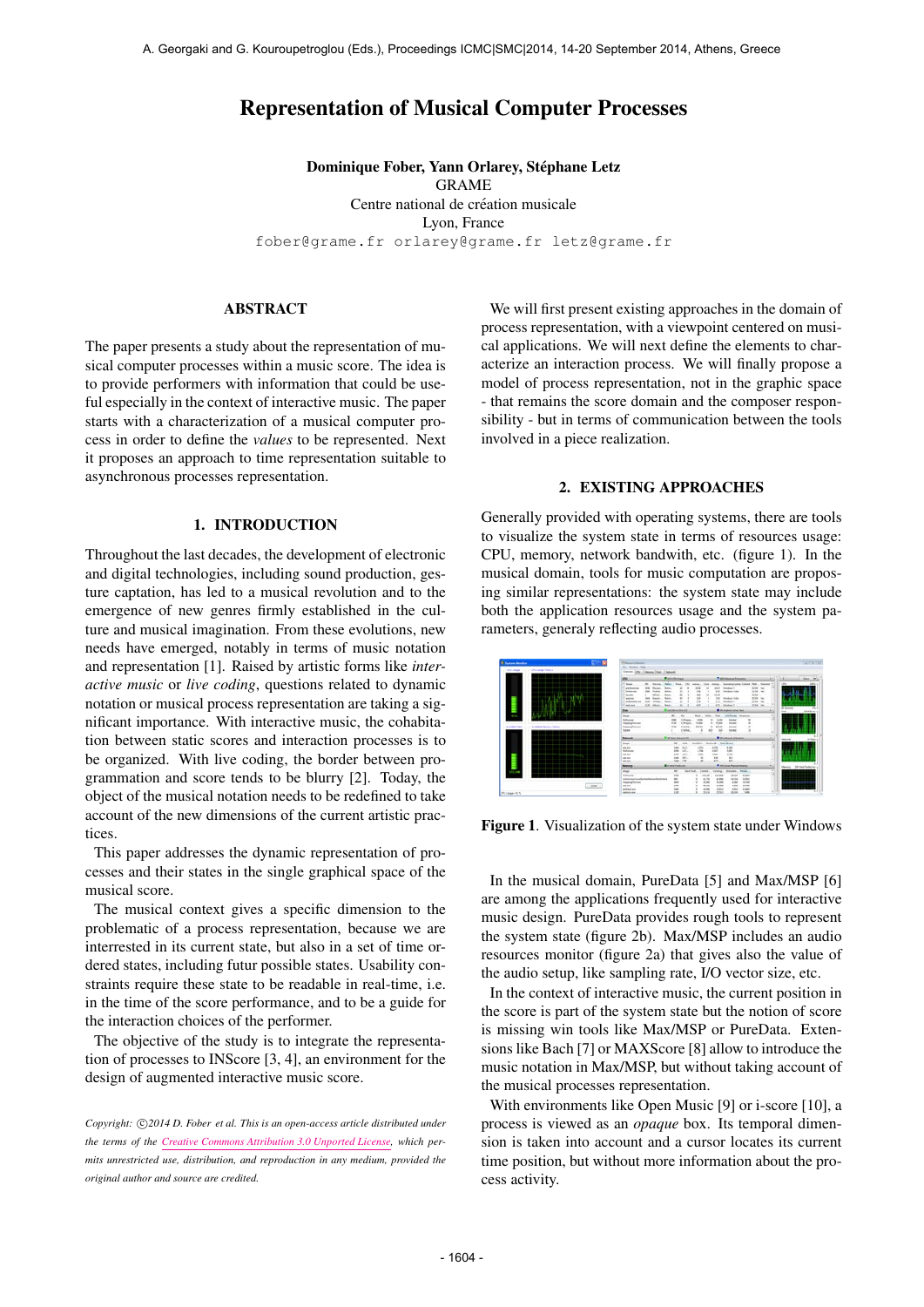

Figure 2. Visualization of the system state with Max/MSP and Pure Data

That's in the domain of live coding and interactive systems that the approaches look the more advanced. Thor Magnusson is developping a thought and tools that tend to narrow programming and music score [11, 2]. Ge Wang proposes also an approach based on code [12] as factor of instrumental expression for the *live coding*, with the programming language Chuck [13]. This idea is notably implemented in the audio programming environment *The Audicle* [14] where different visualizations of the code and of the system activity are proposed in an original and extensible approach(figure 3).



Figure 3. Visualization of the system state in the Audicle : a) waveform and spectrum, b) temporal information per thread, c) threads activity in a graphic form, d) in a detailled textual form.

Another approach of the visualization is centered on the listener, aiming at improving the perception using graphical information in a live coding context [15] or to make the mechanism of electronic instruments perceptible [16] (figure 4).

The main limitation of all these approaches is to be partial and centered on the applications that propose them. In addition, there is no emergent general model and the interoperability between the tools is not taken into account.



Figure 4. Visualization electronic instruments mechanism.

# 3. CHARACTERIZATION OF A MUSICAL COMPUT PROCESS

We will consider music computer processes as resulting from the music composition and thus, as being part of the music score. From this viewpoint, a process takes place in time: it can be passed, present or futur. We will talk of *active* process for a process that is present, and of *inactive* process for a past or futur process.

The temporal status will determine different ways to characterize a process: the properties of a process will be different whether active or inactive. Similarly, properties of a past process will differ from those of a futur process, which date and duration may be undefined, relative to an external event.

The characterization of a musical computer process we will be based on three types of information, classified according to their change rate:

- a static state: represent the information that doesn't change (e.g. the parent process) or that may change at a low rate (e.g. the sampling freq.)
- a dynamic state: represents the information that changes over time and depend on the process execution (e.g. the CPU usage)
- a temporal state: the process start date and its end date or duration. These properties may be undefined in an interactive context.

# 3.1 Static state

A process static state is made of the set of information that are invariant or that change at a low rate. This state is completely defined for an active process. It reflects the last active state for a passed process. For a futur process, it may indicate the first state to activate when it is known in advance.

For a generic process, the state may include:

- its parent process
- its status (active inactive)
- its computation mode (vectorization, parallélization,...)
- ...

For an audio process, the state may include: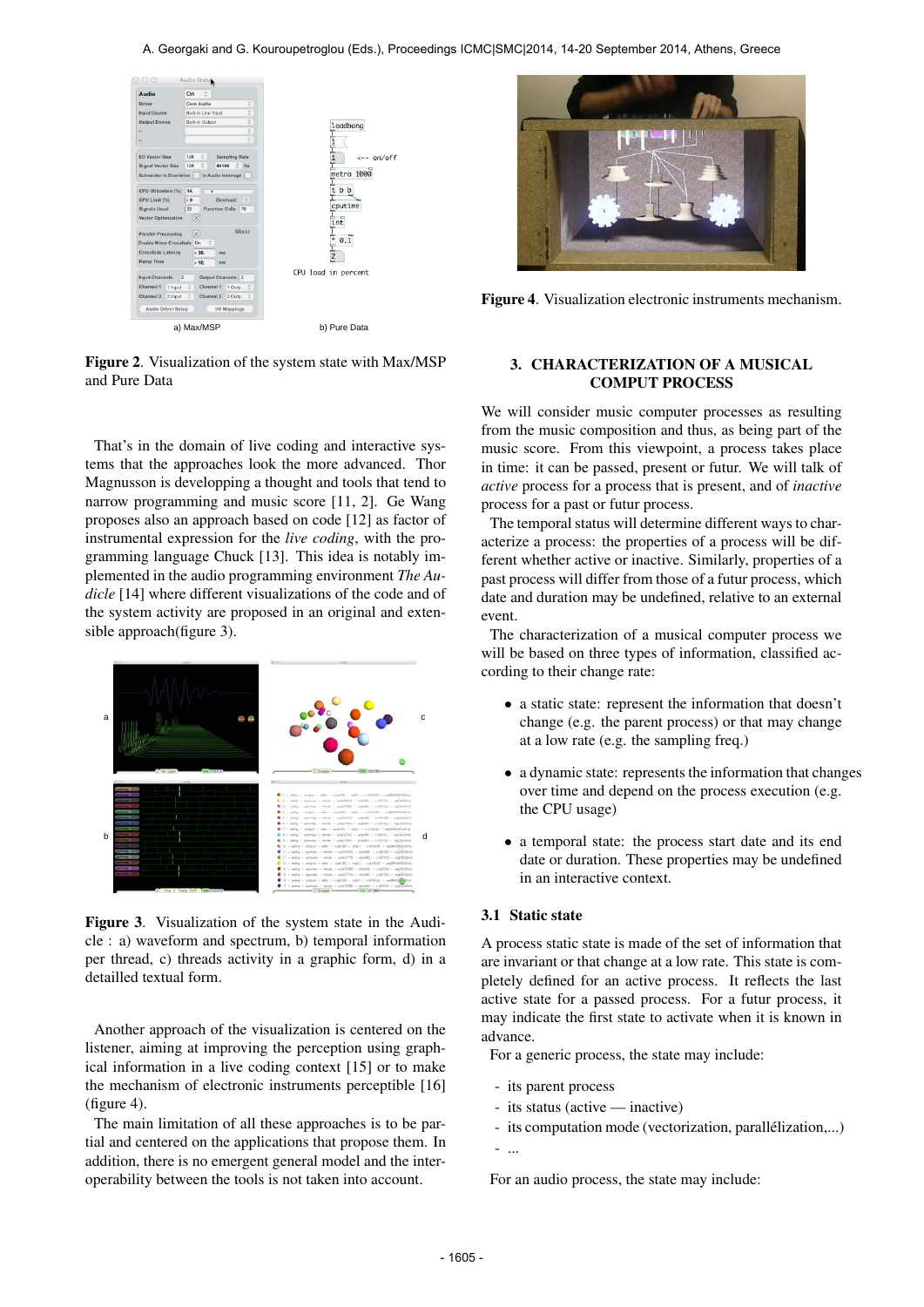- the I/O buffers size
- the sampling rate
- the I/O devices
- the driver
- ...

For any process, the state may include the value of the control parameters. For example: delay and feedback values of an echo.

The set of static properties is process dependant.

### 3.2 Dynamic state

The dynamic state of a process is closely linked to its activity and characterizes an active process.

For a generic process, the state may include:

- the CPU usage
- the threads count
- the memory usage
- ...

The result of a process computation may also reflect its state, e.g. the values of a process that computes a signal.

The dynamic state may include indications on the current computation, e.g. an index of confidence for a process that is doing pitch recognition or that is doing score following.

The set of dynamic properties is process dependant.

# 3.3 Temporal state

In a musical context and especially for interactive music [17], the temporal state of process (i.e. its start date, its end date or its duration) may be partially or totally undefined.

In case of an active process, the start date is known but its end may depend on another process and/or an external event. For a future process, both the start and end dates may be undefined.

In addition, the way to represent dates and durations may lead to undefined results, e.g. when expressed in a time relative to a tempo that is undefined.

In a musical context, this temporal information is critical for the performance of a piece and thus, require to be represented whatever its status.

The temporal properties are common to all the processes.

# 4. REPRESENTING THE STATE OF A MUSICAL COMPUTER PROCESS

We propose a format to represent the state of a musical process, suitable to inter-applications collaboration, allowing to dissociate a process involved in a piece computation and its graphic representation, that could be viewed as part of the music score.

We define the state of a process as a set of values that characterise this process at a given time. We'll talk of *property* to refer to one of these values. To represent a process state, this process should be able to describe its properties set.

## 4.1 Definition of a property

A process property is the association of an identifier and a value that may change over time. The value may be a number or a vector of values: e.g. a space position is defined by 3 values.

The value of a property may be bounded by an interval. Finally, the frequency of a property variation may also be defined.

The type of the values is in:

- int : for an integer number
- float : for a floating point number
- bool : for a boolean
- probability : the value is a probability. By convention, it will be expressed by floating point numbers in the interval [0, 1].

Values of a vector type are defined by a list of types.

|        | property : ident type [ range freq ] |
|--------|--------------------------------------|
| ident  | : string                             |
|        | url                                  |
| freq   | : integer                            |
| type   | : 'int'                              |
|        | 'float'                              |
|        | 'bool'                               |
|        | 'probability'                        |
|        | ( vector )                           |
| vector | : type                               |
|        | vector type                          |
| range  | : value value                        |
| value  | : int                                |
|        | float                                |
|        | bool                                 |
|        | ( vlist )                            |
| vlist  | : value                              |
|        | vlist value                          |

Figure 5. A property definition

By convention, the frequency defines the rate of a value variation: it indicates a number of changes by second. The value 0 denotes constant values. When the variation rate is unknown, the frequency should be omitted.

#### 4.2 Declaration of a properties set

A process state is defined by a list of properties (figure 6). In order to represent this state, a process must be able to communicate a description of its state.

```
process-state : states
states : property
             | states property
```
Figure 6. Description of a process state

JSON [18] could be used to declare the properties of a process. The figure 7 gives the example of a FAUST [19] process which state include the value of the control parameters as well as the computed signal.

#### 4.3 A property state

The state of a property will be send as a pair associating an identifier and its value.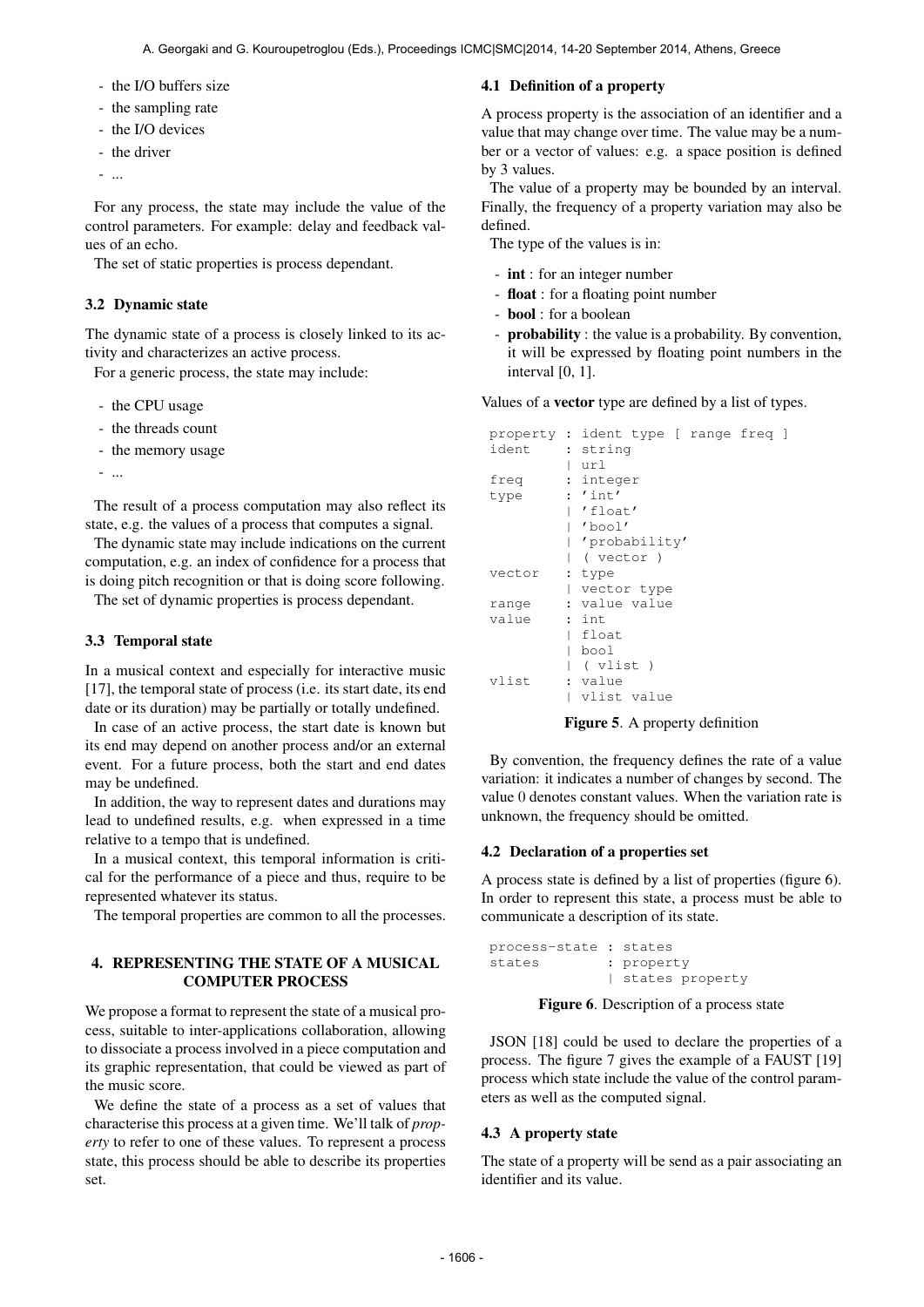```
"process": "karplus",
"states": [
 {
   "ident": "excitation",
   "type" : "float",
   "range": [{"min": 2},{"max": 512}]
 },
 {
   "ident": "play",
   "type" : "bool"
 },
 {
   "ident": "level",
   "type" : "float",
   "range": [{"min": 0},{"max": 1}]
 },
 {
   "ident": "attenuation",
   "type" : "float",
   "range": [{"min": 0},{"max": 1}]
 },
 {
   "ident": "duration",
   "type" : "float",
   "range": [{"min": 2},{"max": 512}]
 },
 {
   "ident": "signal",
   "type" : "float",
   "range": [{"min": -1},{"max": 1}],
   "freq" : 44100
 }
]
```
Figure 7. A FAUST process described using JSON

```
{ "excitation" : 124 }
```
{

}

Figure 8. Value of the excitation of the process karplus using the JSON format

When a list of values is associated to an identifier (figure 9), they could be interpreted in the context of the property frequency: when a frequency is defined, the set of values takes the corresponding duration.

 $\{$  "signal" :  $[-0.2, 0.1, 0.23, -0.05,$  $-0.01$ , 0.8, 0.8, 0.02,  $-0.5$  ] }

Figure 9. Values of the signal computed by the process karplus

OSC [20] may be used to transmit a state. In this case, the OSC address could be used as identifier (figure 10)

## 4.4 Temporal state representation

All the processes have two common properties: a start date and a duration (or end date). These properties may be undefined (e.g. for a futur process), or partially defined (e.g. for an active process which end date is undefined).

In the context of interactive music, an undefined date corresponds to an external event. For example,

- a process start or end may correspond to the start or end of an improvisation sequence,

/karplus/signal -0.2 0.1 0.23 -0.05 -0.01  $0.8$  0.8 0.02  $-0.5$ 

Figure 10. Values of the signal transmitted via OSC

- a process mey be conditionally triggered, e.g. when a specific note sequence is played or in case of silence.

More generally, the scheduling of such processes may be described in terms of Allen relations [21], relatively to the events which they depend on. We will talk of *event based date or duration* to refer to these undefined dates or durations.

The properties of a process temporal state are described by a start and an end or duration (figure 11). The values can be expressed as time or under event form.

```
process-temporal-state
     : begin [ end | dur ]
begin : time | event
end : time I event
dur : time | event
```
Figure 11. Properties of a process temporal state

### *4.4.1 Events representation*

Even when a process has an event based date, we would like to represent it, at least in an approximative manner. In order to provide support for such representation, an event based date is defined as a triplet  $\mathcal{T} = (t_{left}, t, t_{right}),$ associated to a confidence level  $P$  and followed by an optionnal label (figure 12).

 $\mathcal T$  is such that  $t_{left} \leq t \leq t_{right}$ .  $\mathcal T$  defines a realisation interval [ $t_{left}$ ,  $t_{right}$ ] and a possible realisation date t. The confidence level  $[t_{left}, t_{right}]$  represents the realisation likelihood of the event at the date  $t$ . It is expressed as a floating point value in the interval 0, 1.

```
event : timeset confidence [ label ]
timeset : ( leftbound, expected,
rightbound )
leftbound : time
expected : time
rightbound : time
```
Figure 12. Approximation of event based time.

This kind of representation is intermediate between the description of Allen relations and classical dating. As an example, the following relation  $A \cap (B \mid S)$  (C fi D)) expressed in terms of Allen relations (figure 13) could be expressed in a *semi-instanciated* way as follows:

```
{ "process": "A",
    "start": "0/1",
    "dur": [ "1/4", "1/2", "1/1", 0.7 ]
}
{ "process": "B",
    "start": [ "1/4", "1/2", "1/1", 0.7 ],
    "dur": "1/4"
}
{ "process": "C",
    "start": [ "1/4", "1/2", "1/1", 0.7 ],
    "dur": [ "1/2", "3/4", "1/1", 0.7 ]
```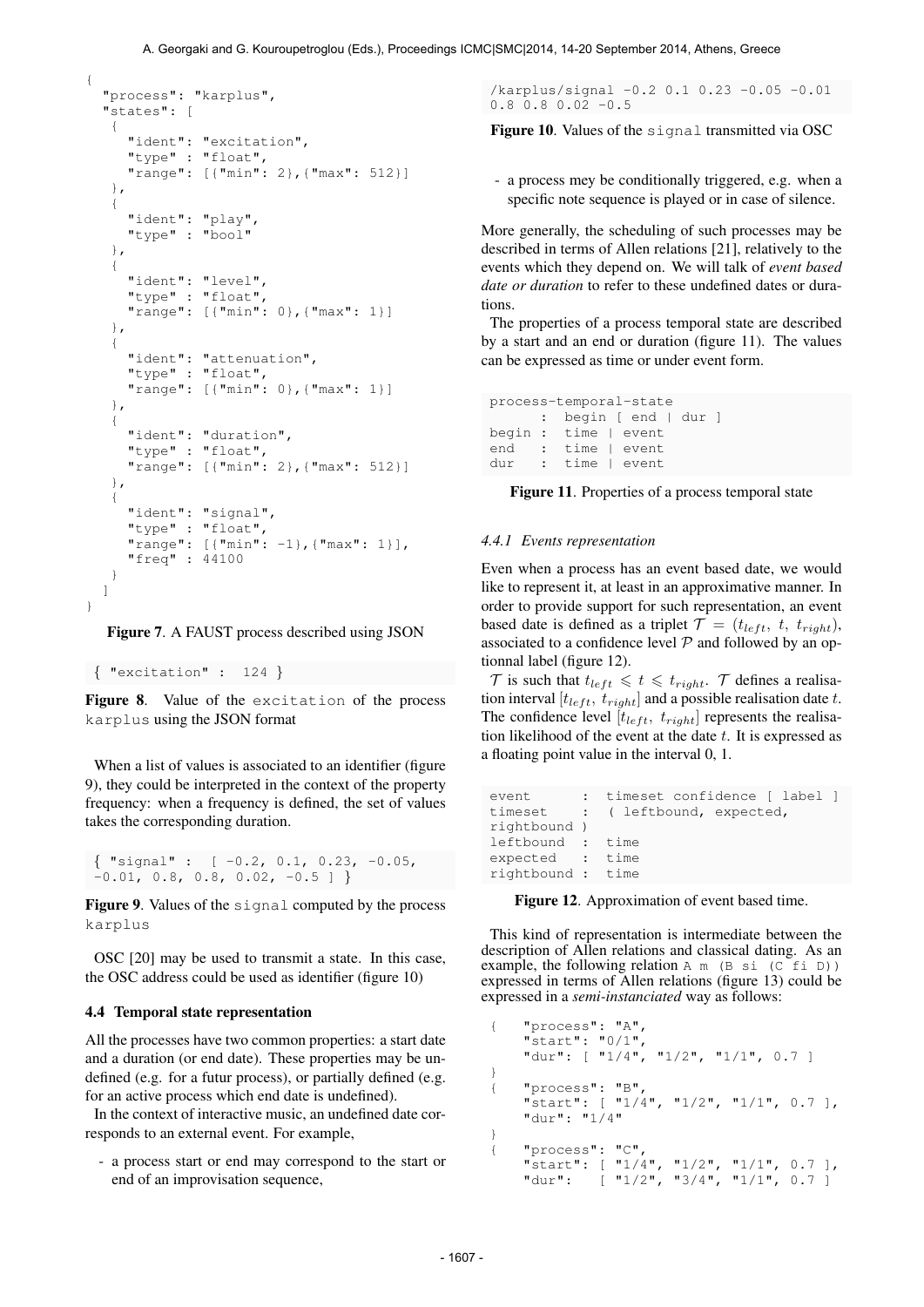

Figure 13. Relations between 4 processes: B and C start with the end of A, D ends with C.

Note that the start date of the process D expresses a constraint on the duration, that should be greater or equal to a whole note.

One of the possibilities for the representation may consist to use a color gradient to account for uncertainties, as illustrated in figure 14, that is based on the example above.



Figure 14. Representation of the processes A, B, C, D, using color gradients to account for uncertainties.

## 5. CONCLUSION

We propose a simple description of a musical process state. This description is disconnected from any representation format or communication protocol. However, examples using JSON or OSC are given because their simplicity of implementation was consistent with the proposed description of musical processes.

The critical problem of the representation of event based time is treated using a *probabilistic semi-instantiated* approach. This solution is less general than a description in terms or Allen relations, but it avoids solving the corresponding constraints to visualization applications, while realization systems have already to do it.

#### Acknowledgments

This research has been conducted in the framework of the INEDIT project that is funded by the French National Research Agency [ANR-12-CORD-009].

#### 6. REFERENCES

- [1] J. Freeman, "Bringing instrumental musicians into interactive music systems through notation," *Leonardo Music Journal*, vol. 21, no. 15-16, 2011.
- [2] T. Magnusson, "Algorithms as scores: Coding live music," *Leonardo Music Journal*, vol. 21, pp. 19–23, 2011.
- [3] D. Fober, Y. Orlarey, and S. Letz, "Inscore an environment for the design of live music scores," in *Proceedings of the Linux Audio Conference – LAC 2012*, 2012, pp. 47–54.
- [4] D. Fober, S. Letz, Y. Orlarey, and F. Bevilacqua, "Programming interactive music scores with inscore," in *Proceedings of the Sound and Music Computing conference – SMC'13*, 2013, pp. 185–190. [Online]. Available:<fober-smc2013-final.pdf>
- [5] M. Puckette, "Pure data: another integrated computer music environment," in *Proceedings of the International Computer Music Conference*, 1996, pp. 37–41.
- [6] ——, "Combining Event and Signal Processing in the MAX Graphical Programming Environment," *Computer Music Journal*, vol. 15, no. 3, pp. 68–77, 1991.
- [7] A. Agostini and D. Ghisi, "Bach: An environment for computer-aided composition in max," in *Proceedings of International Computer Music Conference*, ICMA, Ed., 2012, pp. 373–378.
- [8] N. Didkovsky and G. Hajdu, "Maxscore: Music notation in max/msp," in *Proceedings of International Computer Music Conference*, ICMA, Ed., 2008.
- [9] G. Assayag, C. Rueda, M. Laurson, C. Agon, and O. Delerue, "Computer-assisted composition at ircam: From patchwork to openmusic," *Comput. Music J.*, vol. 23, no. 3, pp. 59–72, Sep. 1999. [Online]. Available:<http://dx.doi.org/10.1162/014892699559896>
- [10] A. Allombert, M. Desainte-Catherine, and G. Assayag, "Iscore: a system for writing interaction," in *Proceedings of the Third International Conference on Digital Interactive Media in Entertainment and Arts, DIMEA 2008, 10-12 September 2008, Athens, Greece*, ser. ACM International Conference Proceeding Series, S. Tsekeridou, A. D. Cheok, K. Giannakis, and J. Karigiannis, Eds., vol. 349. ACM, 2008, pp. 360–367.
- [11] T. Magnusson, "The ixiquarks: Merging code and gui in one creative space." in *Proceedings of the International Computer Music Conference*, 2007.
- [12] G. Wang and P. R. Cook, "On-the-fly programming: Using code as an expressive musical instrument," in *Proceedings of the International Conference on New Interfaces for Musical Expression*, 2004, pp. 138–143.
- [13] ——, "Chuck: a concurrent, on-the-fly audio programming language," in *Proceedings of International Computer Music Conference*, ICMA, Ed., 2003, pp. 219– 226.
- [14] ——, "The audicle: a contextsensitive, on-the-fly audio programming environ/mentality," in *Proceedings of the International Computer Music Conference*, ICMA, Ed., 2004.